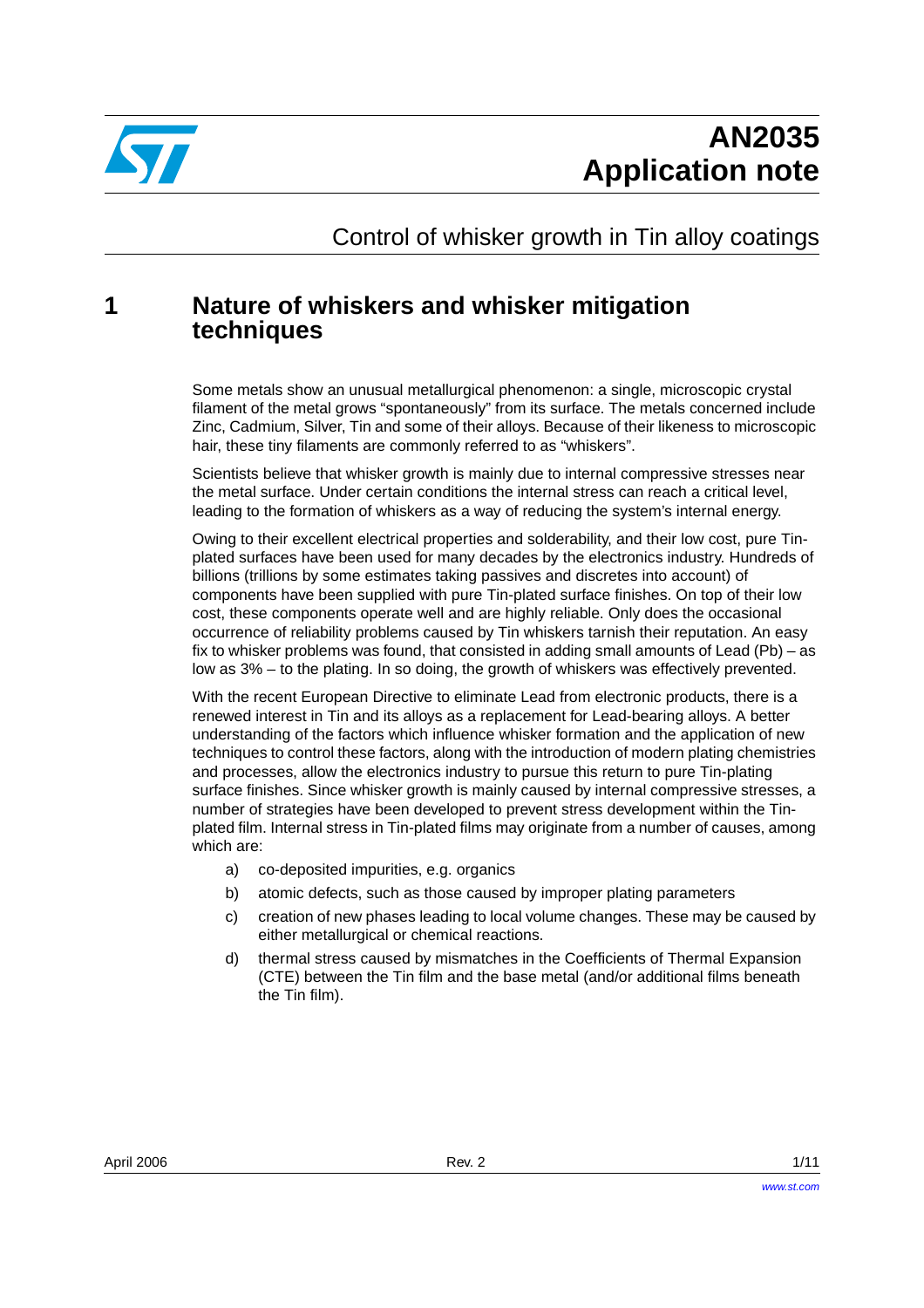## **Contents**

| $1 \quad \blacksquare$  | Nature of whiskers and whisker mitigation techniques  1 |
|-------------------------|---------------------------------------------------------|
| $\overline{\mathbf{2}}$ |                                                         |
| $3 \quad \blacksquare$  |                                                         |
| $\overline{4}$          |                                                         |

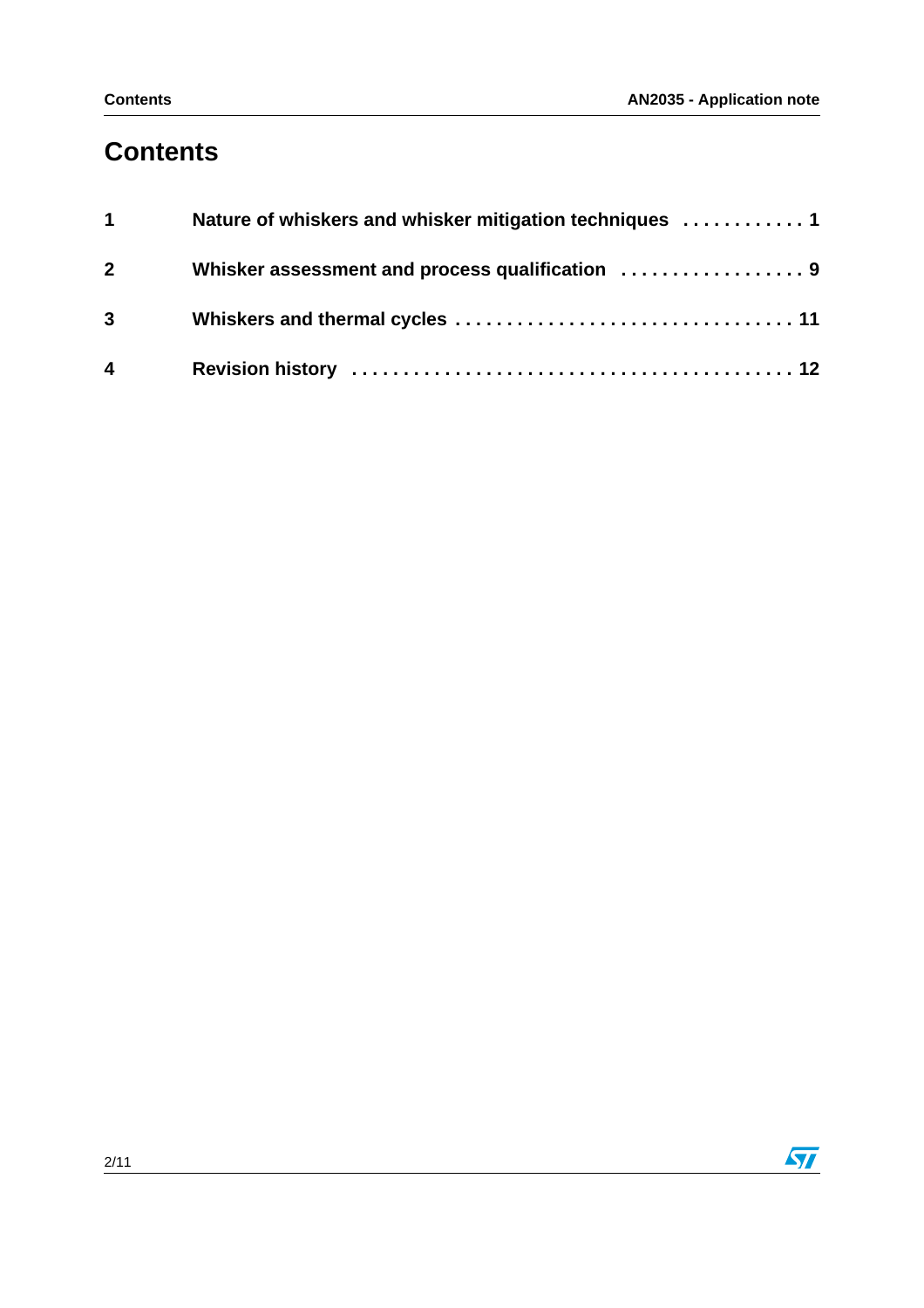# **List of figures**

| Figure 1. | Natural growth of InterMetallic Compound (IMC) at room temperature  4    |  |
|-----------|--------------------------------------------------------------------------|--|
| Figure 2. | Microscope View of Protection by Post-bake Treatment (1 hour at 150°C) 5 |  |
| Figure 3. |                                                                          |  |
| Figure 4. |                                                                          |  |
| Figure 5. |                                                                          |  |
| Figure 6. |                                                                          |  |

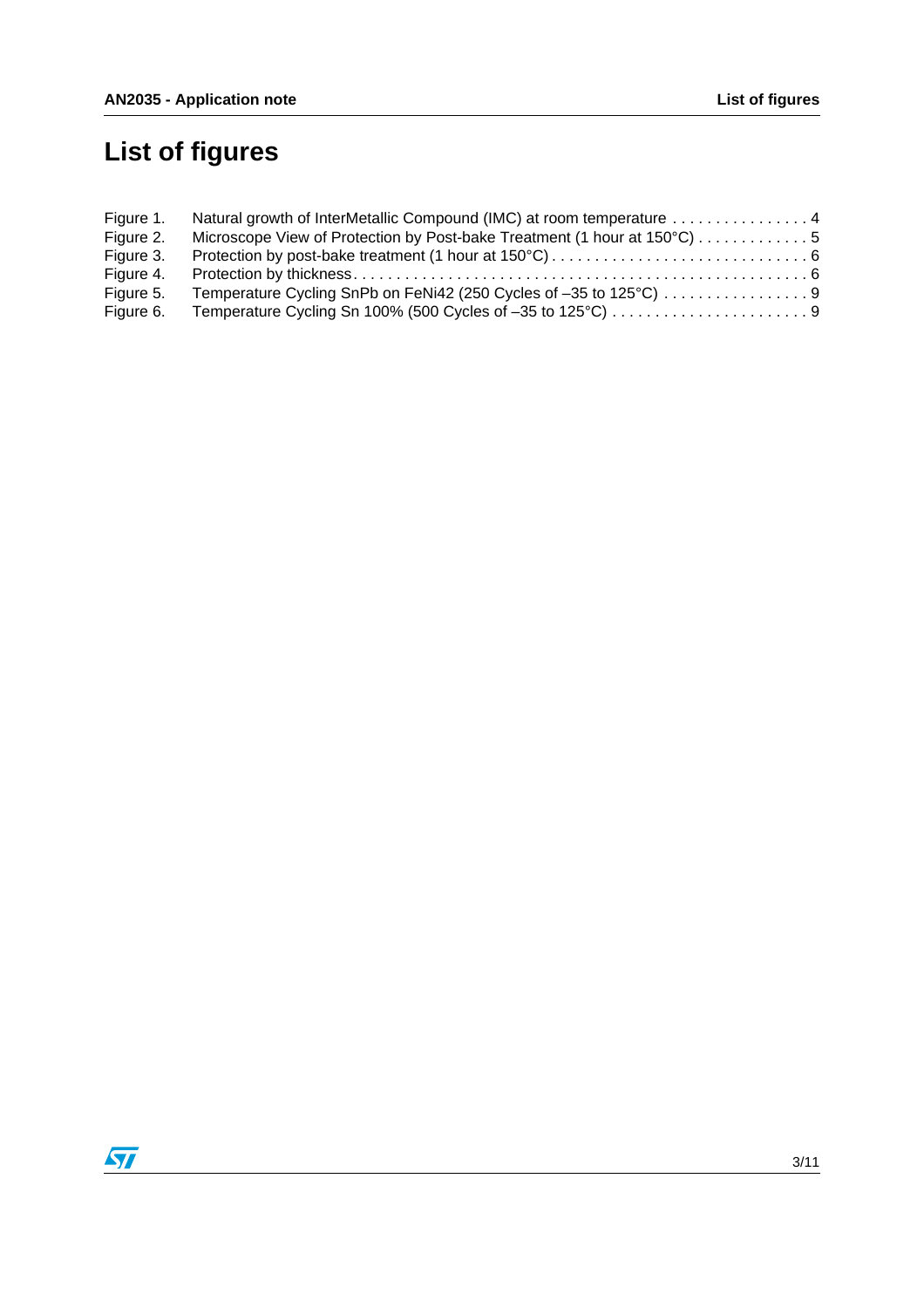Experience has shown that proper plating practices and chemistries are important in preventing whisker formation. Early Tin-plating chemistries were designed to produce a cosmetically appealing shiny surface. This type of plating is known as "bright Tin plating". The shiny appearance of the tin-plated surface is achieved by adding specialized chemicals to the plating bath, that control the size of the grains ("grain refiners") and the planarity of the plated surface ("levelers"). Small grains and flat surfaces help reflect the light, thus favoring shiny surfaces. Due to the very nature of the chemistries and the high concentrations of additives required to achieve bright finishes, these early bright Tin-plating chemistries were prone to problems of organics co-deposition and atomic irregularities within the plated film, leading to a higher susceptibility to whisker formation.

Modern chemistries and plating techniques have evolved with a view of preventing earlier problems of contaminant co-deposition and atomic defect creation within the deposited film. One major change in some Tin-plating chemistries is the use of much lower levels of grain refining additives. The result is a duller (or matte) appearance of the Tin plating. For this reason these chemistries are referred to as Matte Tin.

In a joint effort, Infineon, Philips, Freescale and ST Microelectronics (the so-called E4 Initiative) have tested a large number of modern plating chemistries for their resistance to whisker growth. From this study a number of suitable commercial Matte Tin-plating chemistries have been identified.

As mentioned previously, localized phase changes within the Tin film can also cause localized compressive internal stresses. This happens when a volume increase is associated with the phase change.

Since Tin and Copper normally form an intermetallic, Cu6Sn5, in a reaction which produces a significant increase in volume, it is essential to take this into consideration for Tin-plated copper leadframes.

When the Cu6Sn5 intermetallic forms at low temperatures (e.g. room temperature) the reaction tends to take place more specially along the grain boundaries where the diffusion of the combining elements is highest at lower temperatures due to solid-state diffusional kinetics. The net result of the combined penetration and expansion of this growing intermetallic may be envisioned as a "wedge" driven into the Tin layer at the grain boundary. The penetration and growth of Cu6Sn5 intermetallics along grain boundaries is shown in [Figure 1](#page-3-0) (schematic and photograph).



<span id="page-3-0"></span>**Figure 1. Natural growth of InterMetallic Compound (IMC) at room temperature**

However, if the Cu<sub>6</sub>Sn<sub>5</sub> intermetallic is formed under higher temperature conditions (e.g. around 150°C), a different and more desirable intermetallic structure forms. At higher temperatures bulk diffusion is activated and the intermetallic reaction occurs more uniformly across the entire Tin/Copper interface, not just at the grain boundaries. Since the reaction

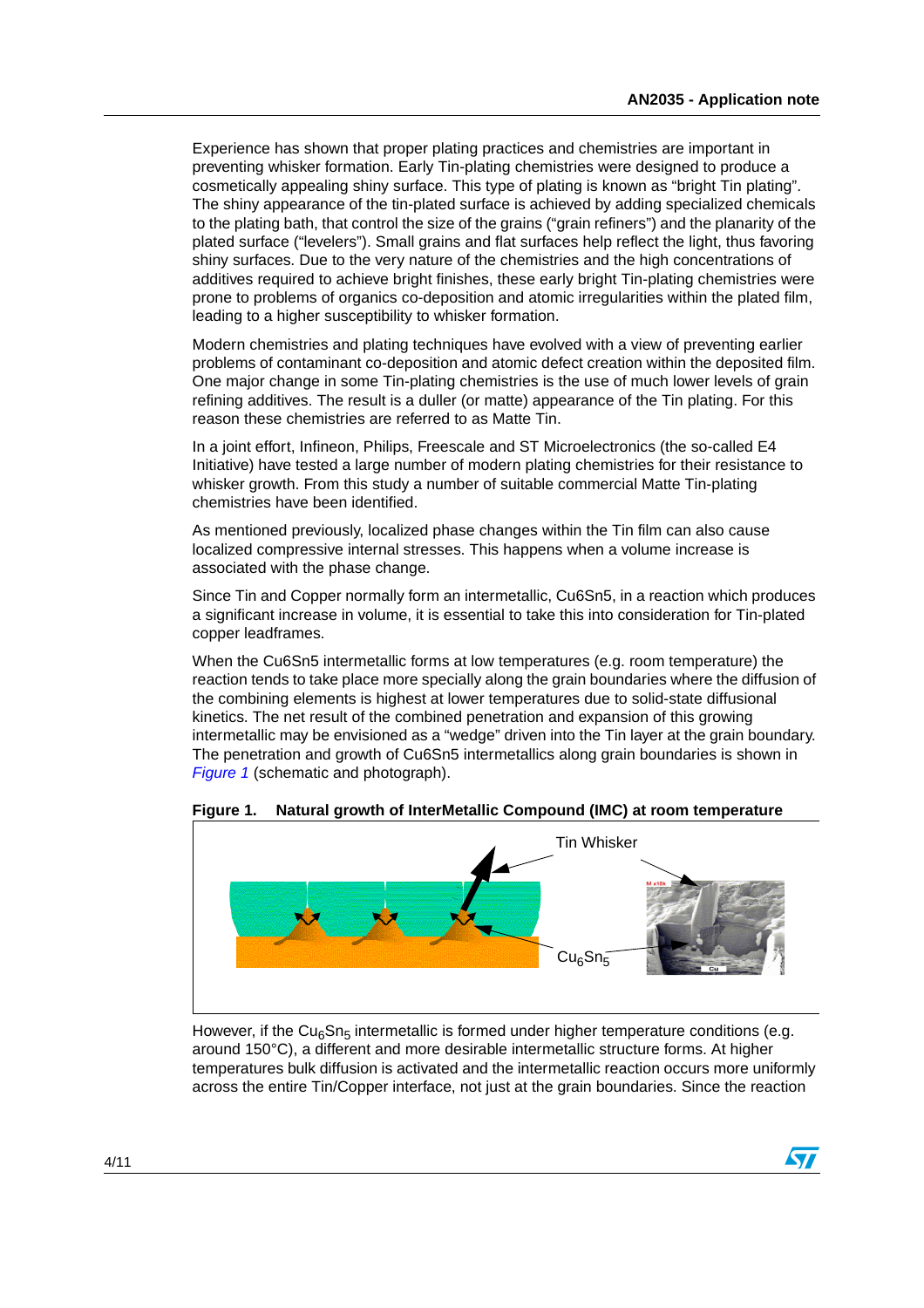rate is virtually uniform across the Tin/Copper interface the resulting Cu6Sn5 structure has practically no "wedges".

The difference in the Cu6Sn5 structure is clearly demonstrated in the micrographs in [Figure 2](#page-4-0). In these micrographs the Tin was selectively removed by chemical etching, thus exposing the Cu<sub>6</sub>Sn<sub>5</sub> intermetallic as well as any copper not covered by the intermetallic.

In the micrographs on the left hand side of  $Figure 2$ , the intermetallic was allowed to form at room temperature over a period of one month. The result is a large, blocky and irregular  $Cu<sub>6</sub>Sn<sub>5</sub>$  structure located almost exclusively at the grain boundaries.

Note: In this image the large flat spaces between the blocky intermetallic are exposed copper.

By contrast the image on the right hand side of [Figure 2](#page-4-0) shows a  $Cu<sub>6</sub>Sn<sub>5</sub>$  intermetallic formed by baking the part within 24 hours of plating at a temperature of 150°C. In this case the image shows a very uniform layer of  $Cu<sub>6</sub>Sn<sub>5</sub>$  with virtually no "wedges".

Note: All of the materials in this image are the  $Cu<sub>6</sub>Sn<sub>5</sub>$  intermetallic. There is no exposed Copper after etching.



<span id="page-4-0"></span>**Figure 2. Microscope View of Protection by Post-bake Treatment (1 hour at 150°C)**

The ability of a 150°C bake to virtually eliminate the intermetallic "wedges" that lead to large compressive stress at the grain boundaries serves as the basis for the second component of the whisker mitigation strategy adopted by STMicroelectronics.

The second component of the strategy to mitigate whisker growth is to apply a 1-hour 150°C bake within 24hrs to freshly plated Matte-Tin finishes. This has several beneficial effects: the film is annealed and stress due to atomic-level plating defects is reduced. In addition, and more importantly, a stable and uniform  $Cu<sub>6</sub>Sn<sub>5</sub>$  layer is created that protects against further localized penetration of the intermetallic at grain boundaries, thus avoiding the "wedge" effect that creates compressive stress. Furthermore, the bake creates an additional beneficial layer of Cu<sub>3</sub>Sn, underneath the Cu<sub>6</sub>Sn<sub>5</sub> layer.

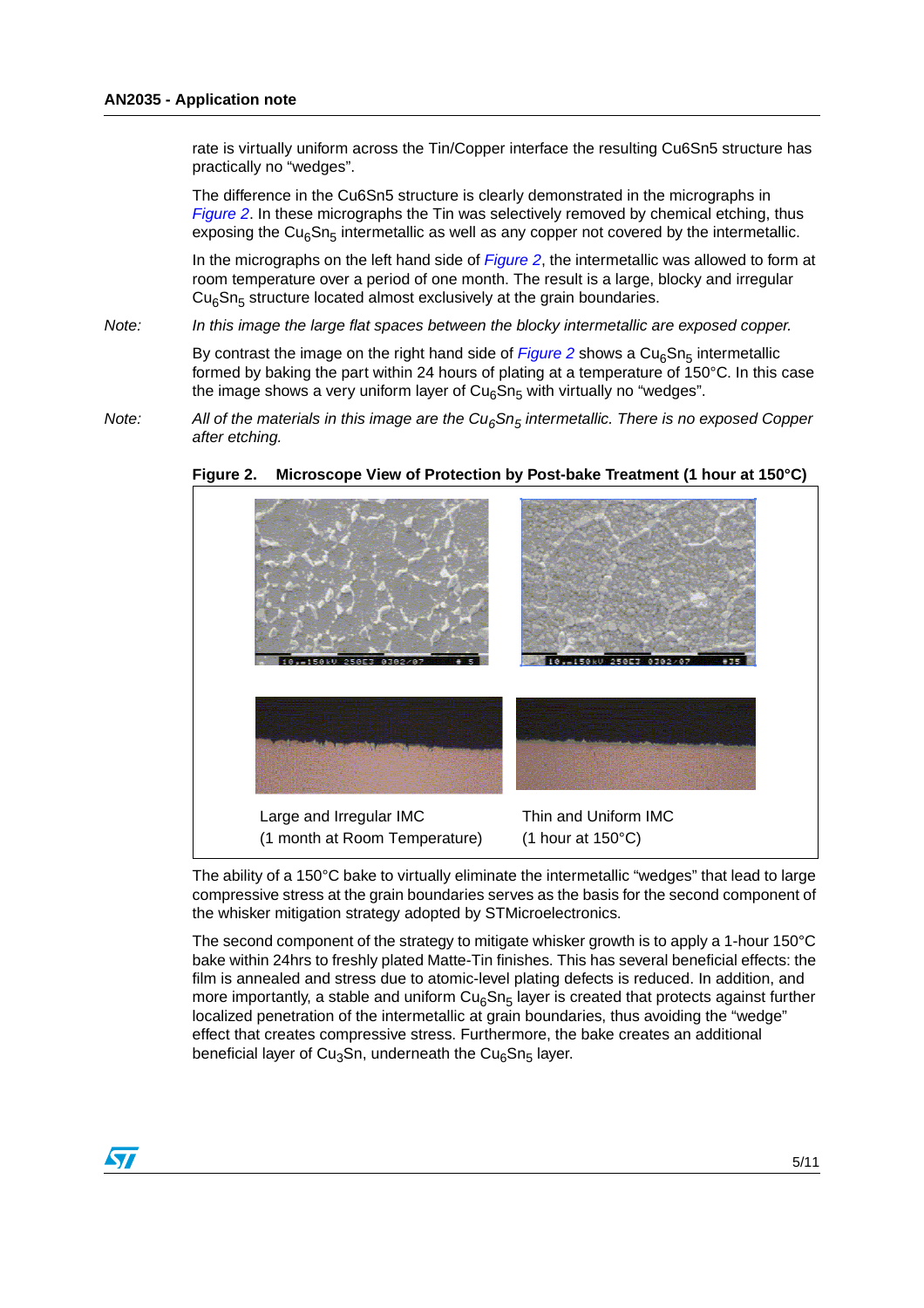The beneficial effects of the 150°C bake can be seen in the whisker test results shown in [Figure 3](#page-5-0). Regardless of the plating thickness none of the samples had grown whiskers after 400 days of storage at room temperature.



<span id="page-5-0"></span>**Figure 3. Protection by post-bake treatment (1 hour at 150°C)**

<span id="page-5-1"></span>



The above whisker mitigation techniques have been agreed with all subcontractors and are therefore applied to all ST products.

A "**Whisker Risk Free**" coating does not develop whiskers that can impact electrical performance, or component reliability. The E4 have chosen 50µm as the maximum whisker length at the end of the device life (at the end of whisker assessment tests).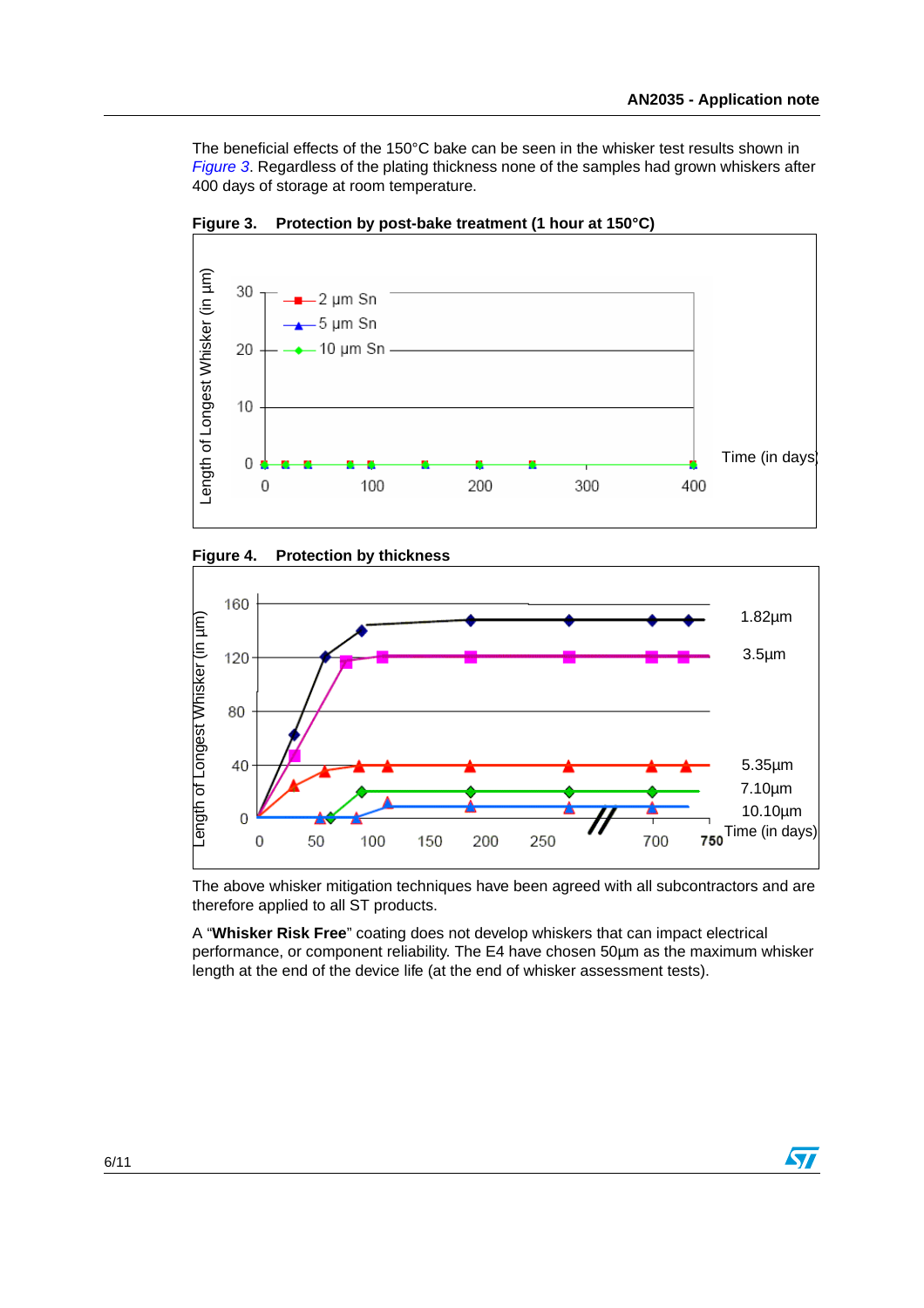## <span id="page-6-0"></span>**2 Whisker assessment and process qualification**

On 1<sup>st</sup> March 2006, the JEDEC standard organization released the International Standardized Methodology for the assessment of whisker risk: JESD 201 (Environmental Acceptance Requirements for Tin Whisker Susceptibility of Tin and Tin Alloy Surface Finishes) to be implemented together with JESD 22A121 (Test Method for Measuring Whisker Growth on Tin and Tin Alloy Surface Finishes).

STMicroelectronics will abide by this standard and re-qualify the Tin plating line in accordance with it.

Since no international standards were available 4 years ago when STM began preparing for the RoHS initiative, customer specifications guided our testing strategy to qualify both our internal and subcontractor plating lines. This qualification plan satisfies more than eighty percent of our customers.

The qualification plan used the following stresses and criteria:

All customer specifications imposed a maximum permissible whisker length of 50µm.

- Ambient storage (15°C to 30°C, at 60 % RH) for 6 months
- Dry air: 50°C to 55°C for 6 months
- Thermal cycles:  $(-35^{\circ}C$  to  $+125^{\circ}C)$  for 500 cycles
- Temperature & Humidity: 85°C at 85%RH for 500 hrs.

A total of about 1500 units from 40 different package types have been tested in this phase, with no evidence of whiskers.

The electronics industry's search for an appropriate set of stresses for testing the susceptibility of Tin-surface finishes to whisker formation has continued over the last 4 years. This search has been strongly influenced by several commercial consortia.

Most attention has been focused on the High Humidity stress since some studies have indicated that this stress may in fact favor whisker growth. However, there is concern that the conclusions of some of these studies were flawed, the results being confounded by the presence of corrosion.

Unfortunately, now as more industry data is being generated, it is apparent that the highhumidity environmental stress state has the ability to introduce corrosion in the test sample and the corrosion may in turn produce spurious secondary whisker formation that is not truly representative of the integrity of the surface finish under study. As a result, the various commercial organizations providing input to the JEDEC task group have changed their recommendations for the humidity stress state used for whisker evaluations at least 4 times (60°C/95%RH, 60°C/93%RH, 60°C/87%RH and 55°C/85% RH) over the last year.

It is still not clear whether applying high-humidity stress conditions for a long period of time either relates to a whisker growth mechanism or to actual field usage. For example, a review of the literature shows no examples of whiskers associated with corrosion and it is clear that whiskers have been observed even in vacuum.

**ST**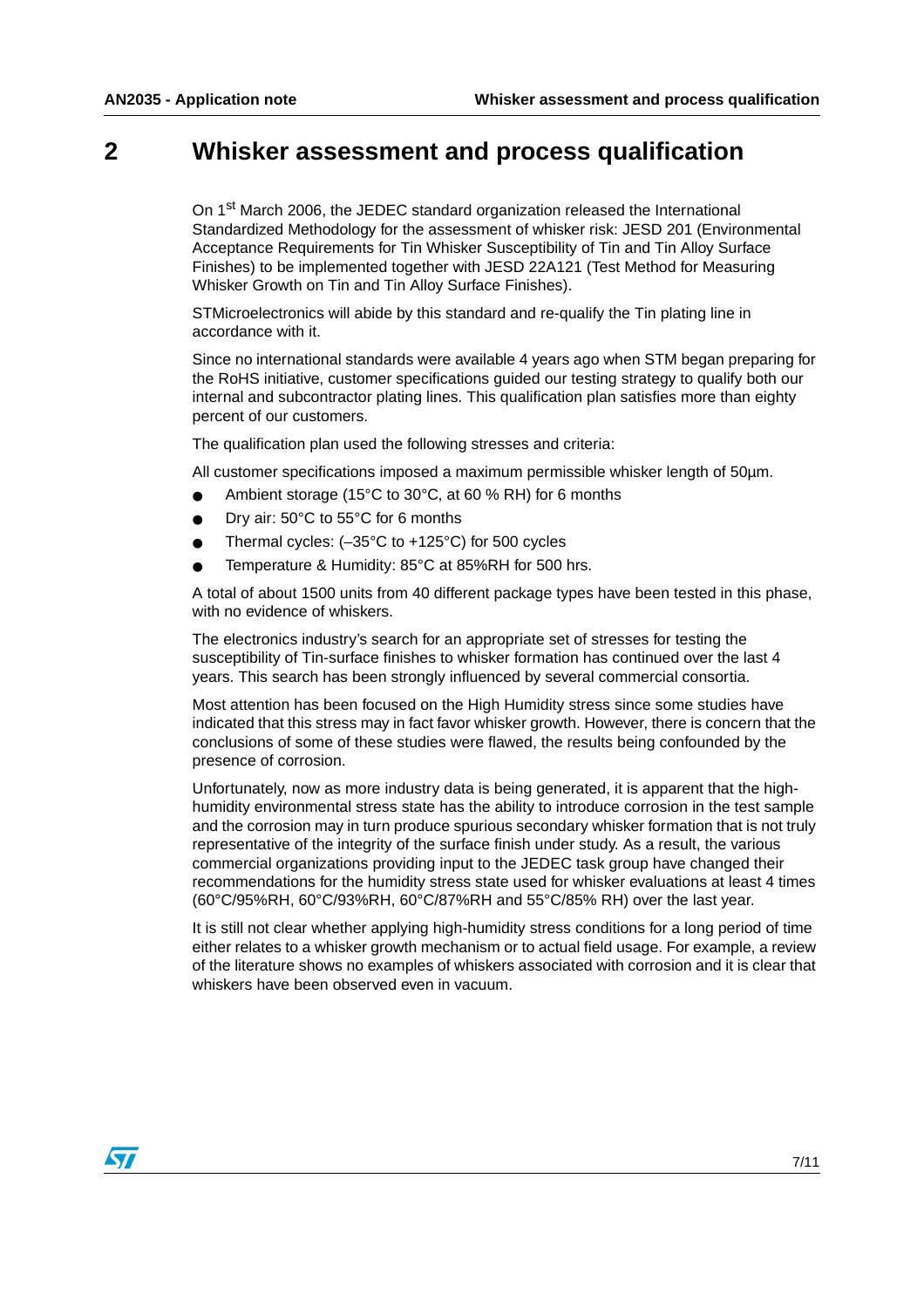STMicroelectronics along with their E4 partners have continued to study the Matte Tinplating process and the various stresses used to evaluate these processes.

- **Test Set #1 (started Jan 2004) completed with final readout at 9360 hrs (13 months)**
	- Package : QFP 176L Cu leadframes
	- Plated in Muar plant
	- Solder thickness > 7um
	- Maximum whisker length after 2000 TC (thermal cycles) single whiskers on 1 unit (27 micron length)
	- Maximum whisker length after 9360 hrs (13 months) at 60°C/93%RH, 1 single whiskers on 1 unit (25 micron length) without associated corrosion.
	- No whiskers observed at ambient storage after 9360 hrs (13 months).
- **Test Set # 2 (started April 2004) completed with final readout at 3600 hrs (5 months)**
	- Package: QFP10 x10 Cu Leadframe
	- Plated in Malta
	- Solder thickess > 7µm
	- Mounting on board with SAC solder paste at 250°C max solder reflow temperature
	- Maximum whisker length after 3096 hrs (5 months) at 60°C/93% RH, 1 single whisker on 1 unit (10 micron length).
- **Test Set # 3 (started April 2004), completed with final readout at 3600 hrs (5 months)**
	- Package: QFP14 x14 Cu Leadframe
	- Plated in Muar
	- Solder thickess > 7µm
	- Mounting on board simulated at 215°C max solder reflow temperature
	- Maximum whisker length after 3689 hrs (6 months) at 60°C/93% RH, no whiskers in all tests.
- **Test Set # 4 (started Nov. 2004), actual read out 6700 hrs ( 9 months)**
	- Package: Power SO36L (#2 pcs), Power So20L (#1 pc), DPak (#2 pcs)
	- Plated in Muar and Shenzhen plant (2 different chemicals)
	- Solder thickness > 7um
	- Mounted on Board with SAC solder paste (NO clean flux)
	- NO whiskers found after 6700 hrs exposure at 60°C/93%RH.



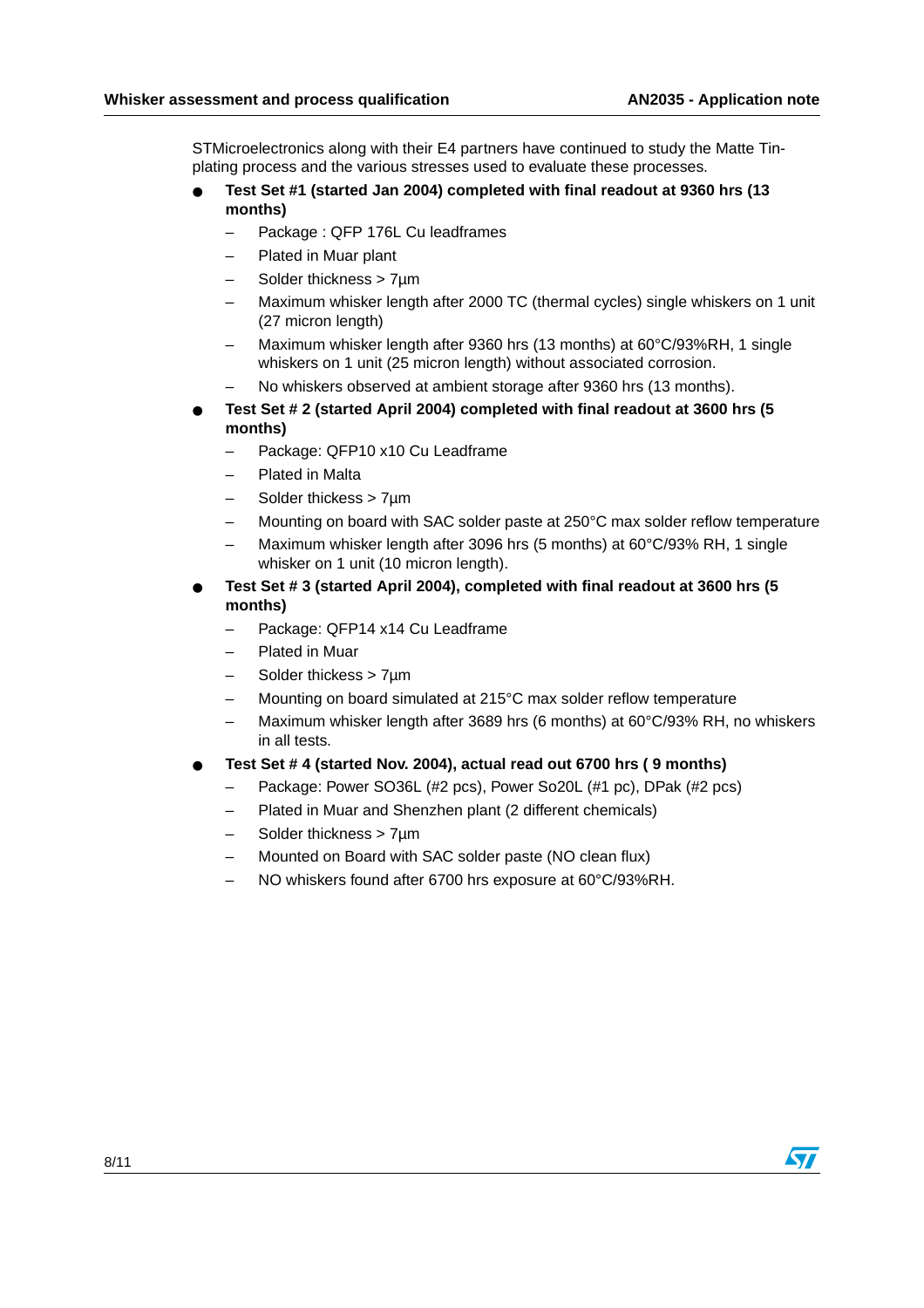### <span id="page-8-0"></span>**3 Whiskers and thermal cycles**

In thermal cycles, a different cause of whisker growth exists, which is linked to the mismatch in thermal coefficient of expansion (TCE) between base material and coating layer, rather than to localized internal stress. The TCE of Tin, Copper and A42 are 23ppm/°C, 17 ppm/°C and 4 ppm/°C, respectively. Therefore, whisker growth will be more significant on A42 than on Copper. Whisker length depends also on the extreme lower limit of the thermal cycles: the lower this limit, the longer the whisker.

It must be noted that PbSn finishings, too, have a TCE that is close to the one of Matte Tin. They are exposed to the same whisker growth, and give the same whisker length.

Therefore, Matte Tin behaves in a very similar way to the traditional SnPb coating.



#### <span id="page-8-1"></span>**Figure 5. Temperature Cycling SnPb on FeNi42 (250 Cycles of –35 to 125°C)**

<span id="page-8-2"></span>**Figure 6. Temperature Cycling Sn 100% (500 Cycles of –35 to 125°C)**



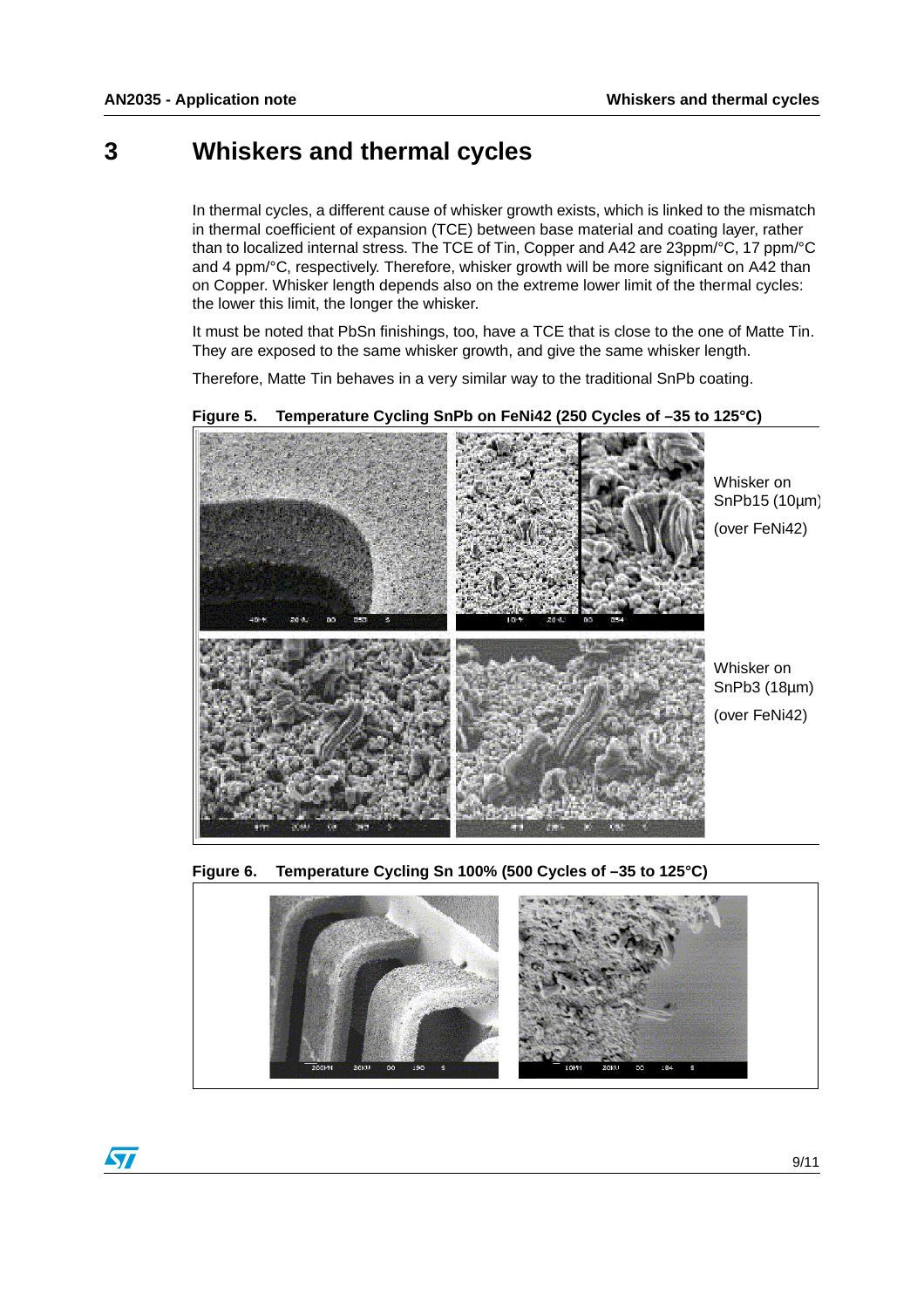# <span id="page-9-0"></span>**4 Revision history**

| <b>Date</b> | <b>Revision</b> | <b>Changes</b>                                                                                                                                                                |
|-------------|-----------------|-------------------------------------------------------------------------------------------------------------------------------------------------------------------------------|
| 04-Nov-2004 |                 | First Issue                                                                                                                                                                   |
| 10-Apr-2006 | $\mathcal{P}$   | Title added to Section 1: Nature of whiskers and whisker<br>mitigation techniques, section detailed and clarified.<br>Section 2: Whisker assessment and process qualification |
|             |                 | updated to latest results, Additional Tests (NEMI evaluation<br>methodology) title removed and section moved under Section 2.                                                 |

#### Table 1. **Document revision history**